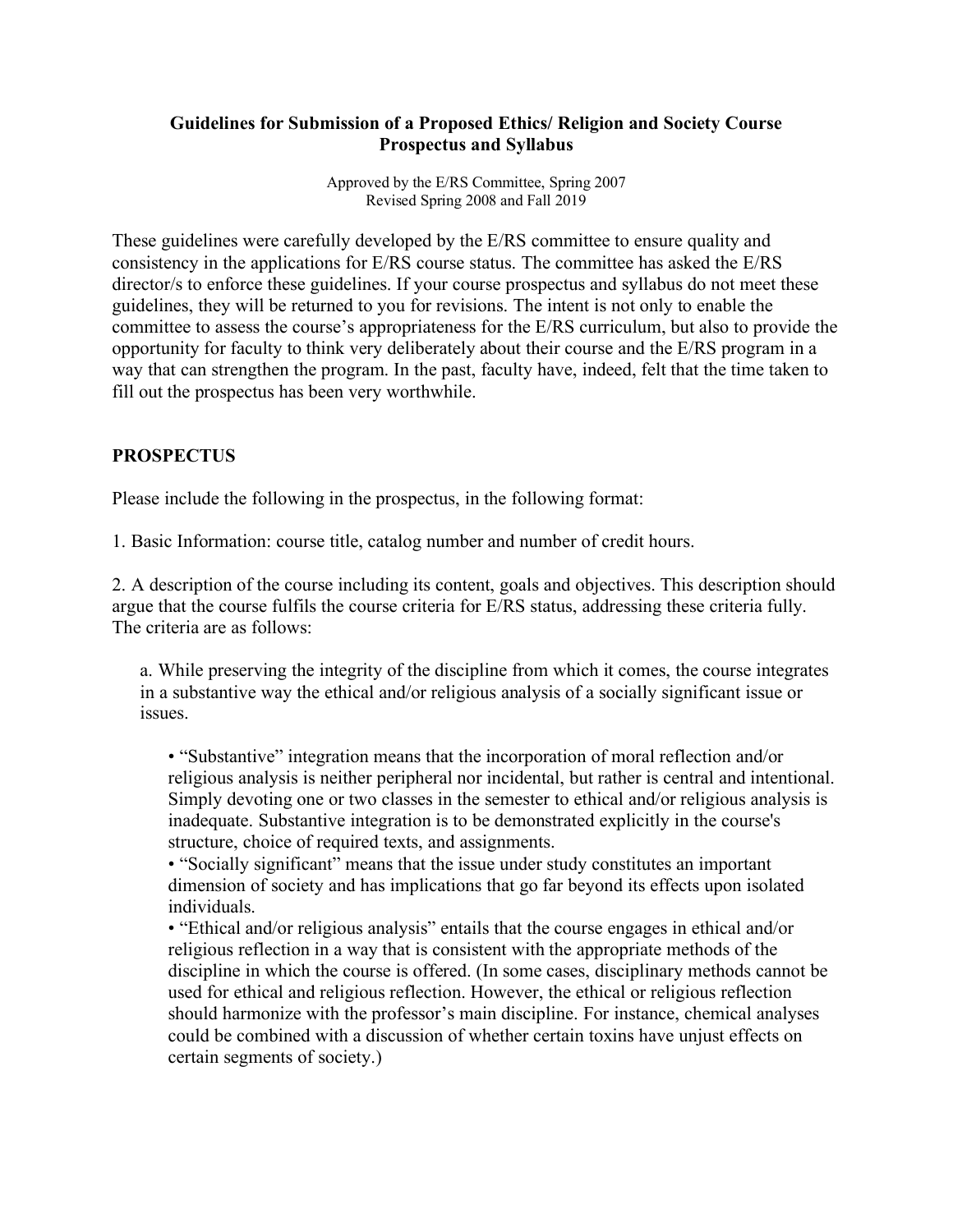b. The course is clearly identified as an E/RS course.

• Minimally, this means that the course syllabus clearly states the course's status as an E/RS course and that the course description explicitly describes how the course intends to meet E/RS objectives.

• Ideally, this means that, in addition, the professor of the course regularly draws the students' attention explicitly to the E/RS objectives of the course.

c. The course provides regular and substantive opportunities for critical discussion.

• Although the professor may identify a set of values and principles according to which the social issue can be analyzed, the professor creates an atmosphere in which students feel comfortable to express their judgments.

• By encouraging free discussion and critical reflection, the professor helps students to consider different points of view and to appreciate the complexity of issues.

• A strictly lecture format is discouraged.

d. The course complements, in some demonstrable way, the other required courses that make up the E/RS Focus.

• Minimally, this means that the professor of the E/RS course has some awareness of the content of the three required E/RS courses and makes occasional connections to one or more of them. Descriptions of these three courses can be found at https://www.xavier.edu/ers/courses.

• Ideally, this means that the professor has a good grasp of the content of the three required E/RS courses and makes regular and relevant connections to them.

# **SYLLABUS**

Prepare the syllabus as you would if the course had E/RS status. The syllabus should:

1. Clearly state the course's status as an E/RS course and include in the course description an explicit description of how the course meets E/RS objectives.

2. Detail the major requirements of the course: proposed texts, tests, papers, reports, laboratory assignments, book reports or other methods of evaluation. If it is a question of other methods of evaluation, please explain. The syllabus should be in substantial agreement with the course prospectus.

3. Explain how the student's performance will be assessed and what the grading system will be.

# **Some points the E/RS Committee will consider in evaluating new courses**

1. Is the content of the course within the academic domain of the E/RS program?

2. Is the title clear?